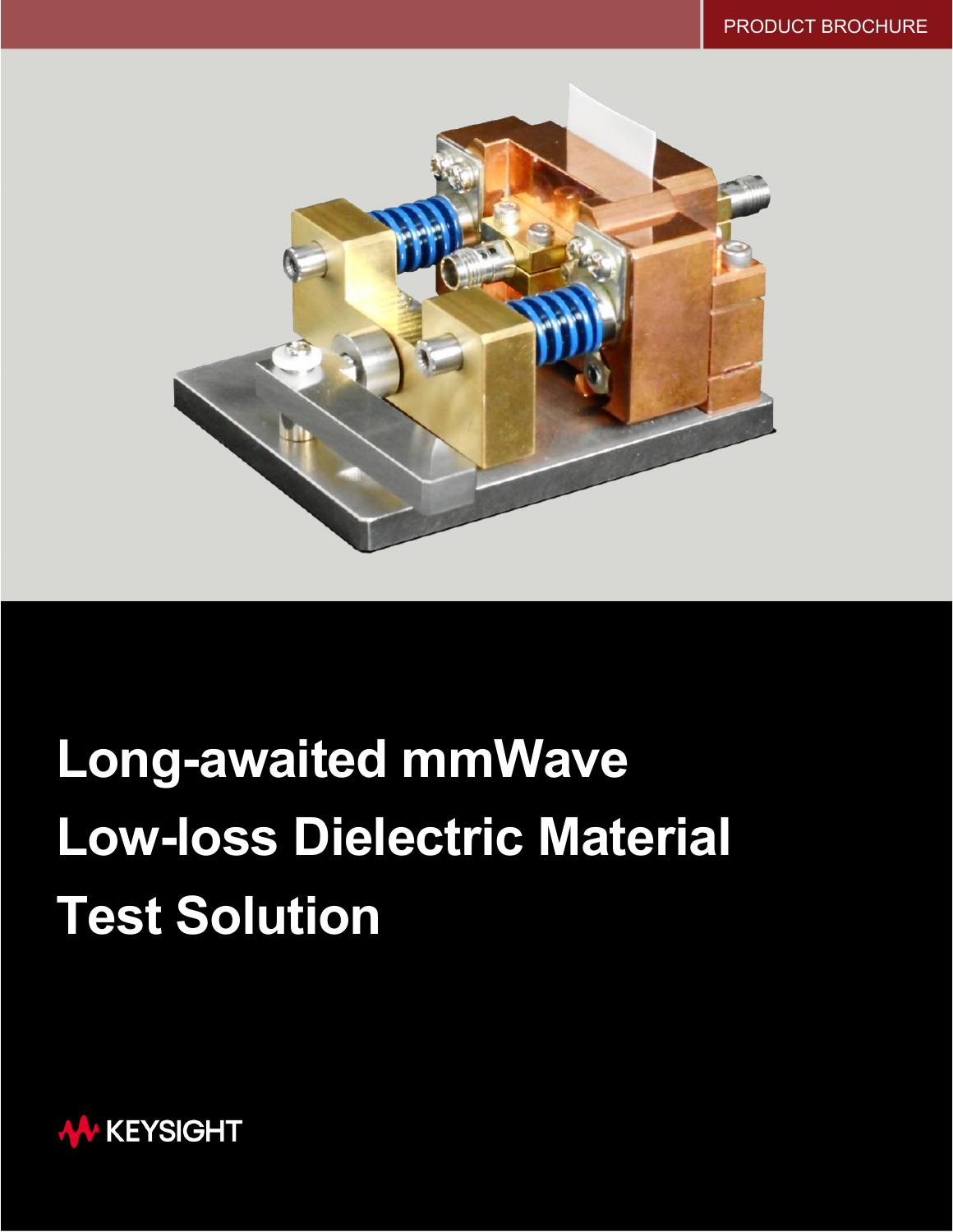## **Easy to use and highly repeatable measurements up to 80 GHz**

- Very high Q resonators enable low loss material test for 5G and other demanding mmWave applications.
- Easy operation for excellent repeatability and test efficiency regardless of operator skills.
- Complies with IPC test method TM-650 2.5.5.13.

#### **Product line-up with key characteristics**

| Keysight model number | Description                     | Res mode | Q factor | Connectors    |
|-----------------------|---------------------------------|----------|----------|---------------|
| N1501AKEAD-710        | Split Cylinder Resonator 10 GHz |          | > 20,000 | $2.92$ mm (f) |
| N1501AKEAD-720        | Split Cylinder Resonator 20 GHz |          |          |               |
| N1501AKEAD-724        | Split Cylinder Resonator 24 GHz |          | > 14,000 | $2.92$ mm (f) |
| N1501AKEAD-728        | Split Cylinder Resonator 28 GHz |          |          |               |
| N1501AKEAD-735        | Split Cylinder Resonator 35 GHz | TE011*   |          |               |
| N1501AKEAD-740        | Split Cylinder Resonator 40 GHz |          | > 10,000 | $2.92$ mm (f) |
| N1501AKEAD-750        | Split Cylinder Resonator 50 GHz |          | > 7,000  | 2.4 mm $(f)$  |
| N1501AKEAD-760        | Split Cylinder Resonator 60 GHz |          |          | 1.85 mm $(f)$ |
| N1501AKEAD-780        | Split Cylinder Resonator 80 GHz |          | > 6,000  | 1 mm $(f)$    |

\* The electric field is parallel to the test sample.

#### **Other characteristics**

| Keysight model number | Operating temperature | <b>Dimensions</b> | Weight |
|-----------------------|-----------------------|-------------------|--------|
| N1501AKEAD-710        | 0 to $40^{\circ}$ C   | 100x105x70        | 2.4    |
| N1501AKEAD 720 - 780  |                       | 62x80x40          | 0.9    |

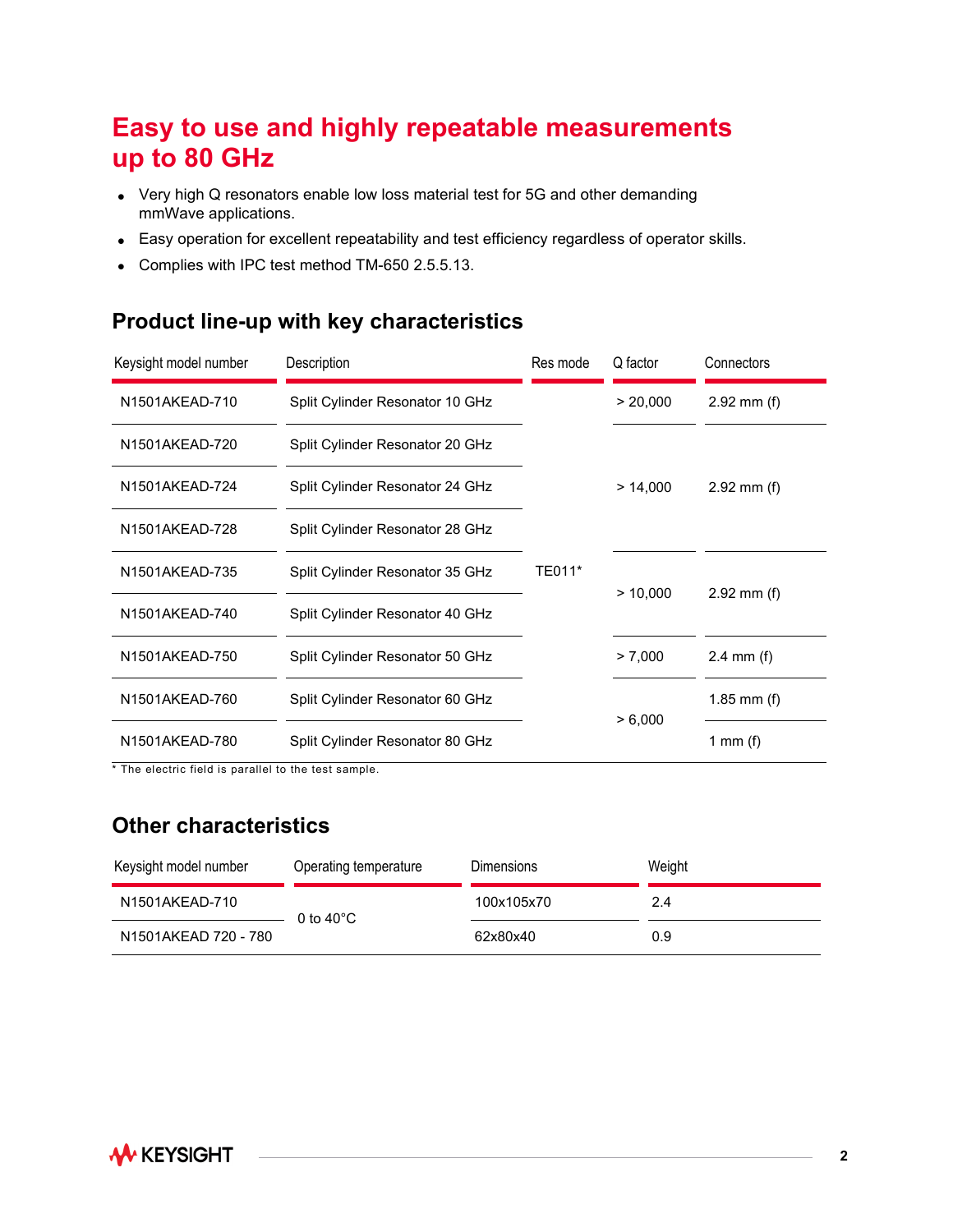## **Configuration**

N1500A materials measurement suite option 007 & UL8 (USB dongle) is required. Two RF cables for network analyzer connection and a control PC are also required.

## **Test software**

Permittivity measurement software is available for efficient measurement. It controls the Keysight Technologies network analyzer and automatically acquires the necessary parameters, then outputs the complex relative permittivity.

The N1500A materials measurement suite option 007- resonant cavity method for split cylinder resonators - supports N1501AKEAD-7xx split cylinder resonators.

For the detail of the N1500A and other solutions, please refer to the following web pages:

Keysight material measurement solutions:<http://www.keysight.com/find/materials>

N1500A software download: [https://www.keysight.com/us/en/support/N1500A/materials-measurement](https://www.keysight.com/us/en/support/N1500A/materials-measurement-suite.html#drivers)[suite.html#drivers](https://www.keysight.com/us/en/support/N1500A/materials-measurement-suite.html#drivers)

85072A 10 GHz split cylinder resonator: [https://www.keysight.com/us/en/product/85072A/10-ghz-split](https://www.keysight.com/us/en/product/85072A/10-ghz-split-cylinder-resonator.html)[cylinder-resonator.html](https://www.keysight.com/us/en/product/85072A/10-ghz-split-cylinder-resonator.html)